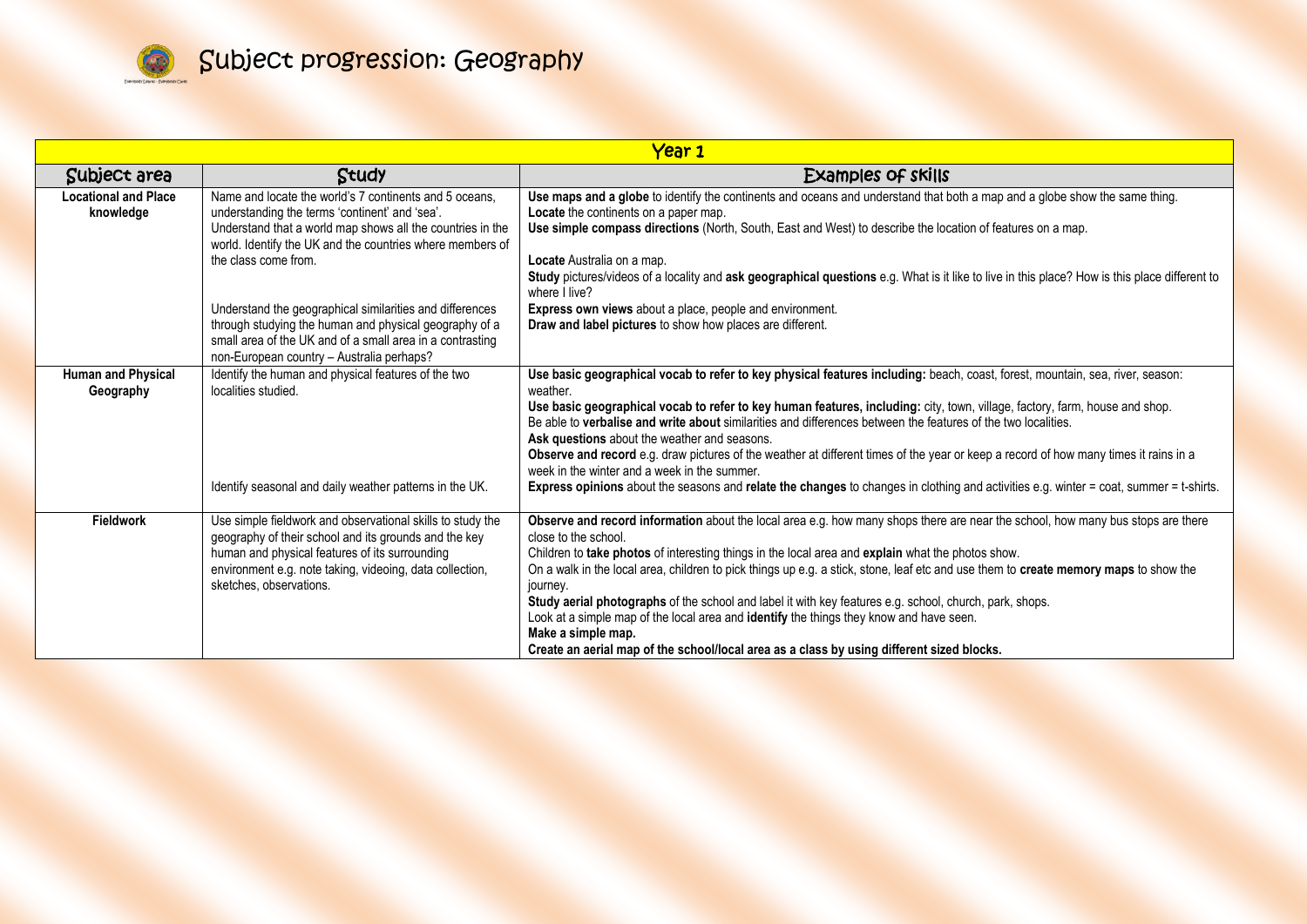| Year <sub>2</sub>                        |                                                                                                                                                                                                                                                                                        |                                                                                                                                                                                                                                                                                                                                                                                                                                                                                                                                                                                                                                               |
|------------------------------------------|----------------------------------------------------------------------------------------------------------------------------------------------------------------------------------------------------------------------------------------------------------------------------------------|-----------------------------------------------------------------------------------------------------------------------------------------------------------------------------------------------------------------------------------------------------------------------------------------------------------------------------------------------------------------------------------------------------------------------------------------------------------------------------------------------------------------------------------------------------------------------------------------------------------------------------------------------|
| Subject area                             | Study                                                                                                                                                                                                                                                                                  | Examples of skills                                                                                                                                                                                                                                                                                                                                                                                                                                                                                                                                                                                                                            |
| <b>Locational and Place</b><br>knowledge | Name, locate and identify the characteristics of the 4<br>countries and capital cities of the UK.                                                                                                                                                                                      | Use maps and globes to locate the UK.<br>Be able to identify the 4 countries and label the capital cities.<br><b>Explain the purpose</b> of a capital city and <b>form opinions</b> on how this affects population size.                                                                                                                                                                                                                                                                                                                                                                                                                      |
|                                          | Understand the geographical similarities and differences<br>through studying the human and physical geography of a<br>small area of the UK and of a small area in a contrasting<br>non-European country (a different location to the one<br>studied in year 1, possibly The Arctic?)   | Study pictures/videos of two differing localities, one in the UK and one in a contrasting on European country, and ask geographical<br>questions e.g. What is it like to live in this place? How is this place different to where I live? How is the weather different? How are<br>lifestyles different?<br>Study pictures of the localities in the past and in the present and ask 'How has it changed?'<br>Draw pictures to show how places are different and write comparatively to show the difference.<br>Express own views about a place, people and environment. Give detailed reasons to support own likes, dislikes and preferences. |
| <b>Human and Physical</b><br>Geography   | Identify the location of hot and cold areas in the world in<br>relation to the Equator and the North and South Poles.                                                                                                                                                                  | Use both maps and globes, identify the coldest places in the world - The North and South pole, related to their study of the Arctic.<br>Make predictions about where the hottest places in the world are?<br>Children to identify the equator and locate the places on the Equator which are the hottest.                                                                                                                                                                                                                                                                                                                                     |
|                                          | Identify the human and physical features of the two<br>localities studied.                                                                                                                                                                                                             | Use basic geographical vocab to refer to key physical features, including: beach, cliff, coast, forest, hill, mountain, sea, ocean,<br>river, soil, valley, vegetation, season and weather.<br>Use basic geographical vocab to refer to key human features, including: city, town, village, factory, farm, house, office, port,<br>harbour and shop.                                                                                                                                                                                                                                                                                          |
| <b>Fieldwork</b>                         | Fieldwork to develop knowledge and understanding of the<br>school and local area.                                                                                                                                                                                                      | Study maps and aerial photographs and use simple compass directions (North, South, East and West) and locational and<br>directional language to describe the location of features and routes on a map.<br>Draw own maps of the local area; use and construct basic symbols in a key.                                                                                                                                                                                                                                                                                                                                                          |
|                                          | Use simple fieldwork and observational skills to study the<br>geography of their school and its grounds and the key<br>human and physical features of its surrounding<br>environment - fieldwork in the local area/close proximity<br>to the school e.g. the road, park, river, shops. | Observe and record the features around the school e.g. the different types of plants, the animals seen by the river compared to the<br>animals seen on the road, the different amounts of traffic on the Rosehill roundabout compared to the school road.<br>Children to make suggestions for the cause of the differences.<br>Communicate findings in different ways e.g. reports, graphs, sketches, diagrams, pictures.<br>Children make sketches/notes of their trip to school/trip to the river and then create a map to direct others which uses a key and<br>includes the main physical and human features.                             |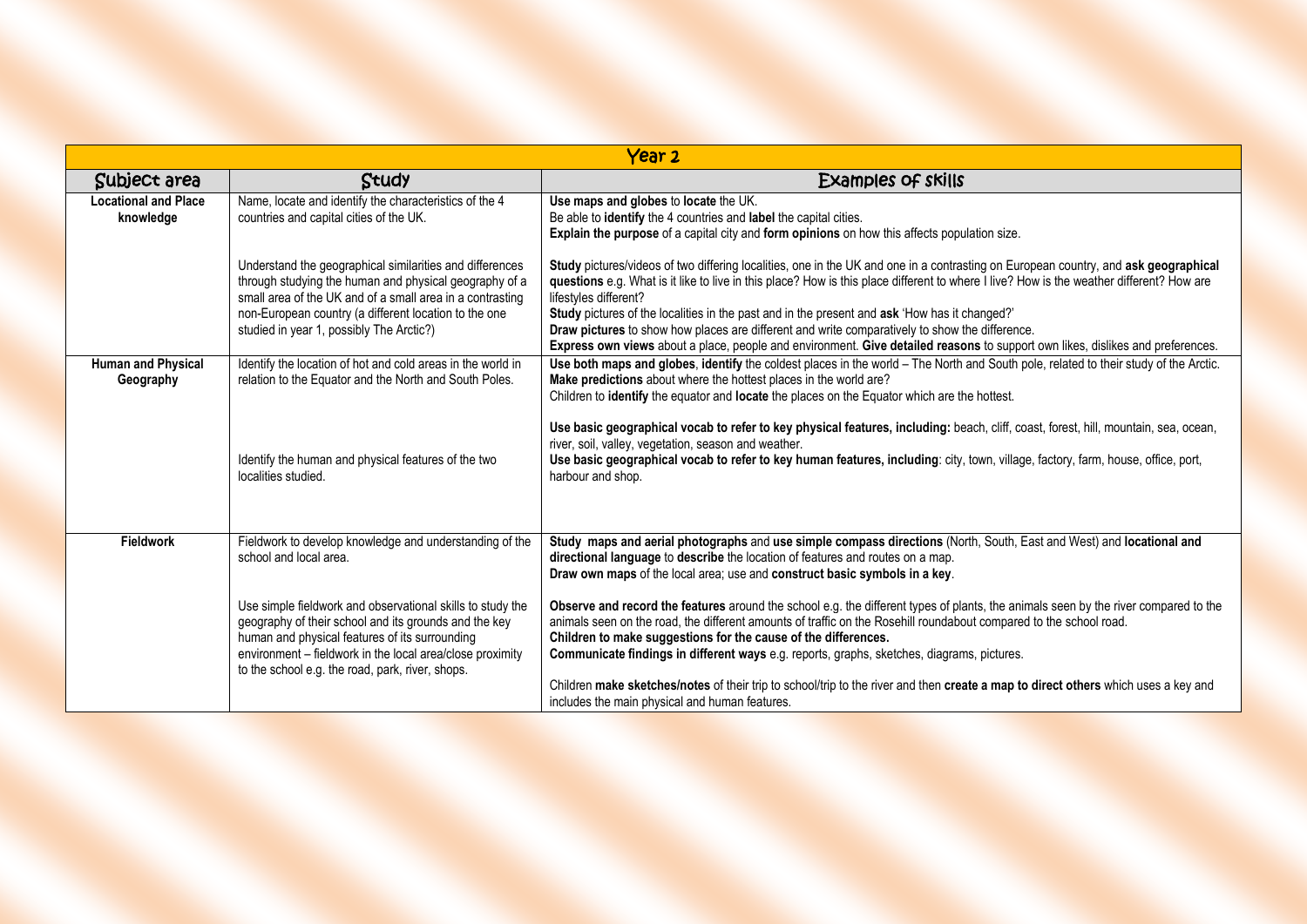|                                          | Year <sub>3</sub>                                                                                                                                                                                                                                                                                                                                                                                                              |                                                                                                                                                                                                                                                                                                                                                                                                                                                                                                                                                                                                                                                                                                                                                                                                                                                                                                                                                                                                                    |  |
|------------------------------------------|--------------------------------------------------------------------------------------------------------------------------------------------------------------------------------------------------------------------------------------------------------------------------------------------------------------------------------------------------------------------------------------------------------------------------------|--------------------------------------------------------------------------------------------------------------------------------------------------------------------------------------------------------------------------------------------------------------------------------------------------------------------------------------------------------------------------------------------------------------------------------------------------------------------------------------------------------------------------------------------------------------------------------------------------------------------------------------------------------------------------------------------------------------------------------------------------------------------------------------------------------------------------------------------------------------------------------------------------------------------------------------------------------------------------------------------------------------------|--|
| Subject area                             | Study                                                                                                                                                                                                                                                                                                                                                                                                                          | Examples of skills                                                                                                                                                                                                                                                                                                                                                                                                                                                                                                                                                                                                                                                                                                                                                                                                                                                                                                                                                                                                 |  |
| <b>Locational and Place</b><br>knowledge | Use maps, atlases, globes and digital/computer mapping<br>(Google Earth) to locate the countries of Europe,<br>including Russia.<br>Look at the environmental regions of Europe (different<br>areas defined by their environmental conditions, such as<br>climate, landforms, soil etc).<br>Identify the key physical and human characteristics,<br>countries and major cities e.g. rivers, mountains,<br>capitals, landmarks. | Build on prior knowledge of UK regions by using maps to locate countries of Europe.<br>Study maps to make assumptions about the different areas of Europe e.g. using map keys to identify mountainous areas, urban areas.<br>Identify hilliest areas and flattest areas as well as decide which rivers they think are the largest.<br>Study some pictures of different parts of Europe (e.g. top of a mountain, on the banks of a river, on a farm. Make reasoned judgements about where the pictures<br>are taken and defend e.g. a mountain top may be in France because there is a large mountain range there.<br>Match key landmarks to the country and make suggestions as to how landmarks affect a country (tourism, economy etc) e.e Eiffel tower in Paris generates a lot<br>of revenue through tourism. Relate to UK landmarks.<br>Use the language of 'north', 'south', 'east', 'west' to relate countries to each other.                                                                               |  |
|                                          | Know the position and significance of the Equator, the<br>Tropic of Cancer and the Tropic of Capricorn.                                                                                                                                                                                                                                                                                                                        | Using maps, locate the Equator, the Tropics of Cancer and Capricorn. Consider the countries and climates that surround these lines and discuss the<br>relationships between these and the countries.<br>Critically study photographs - do they think these were taken close to the Equator or further away.                                                                                                                                                                                                                                                                                                                                                                                                                                                                                                                                                                                                                                                                                                        |  |
|                                          | Compare a region of the UK with a volcanic region of                                                                                                                                                                                                                                                                                                                                                                           | Look at maps, pictures and other sources to identify similarities and differences between a UK region and Sicily. Compare physical and human features, draw<br>conclusions, pose questions and use prior knowledge of map reading.<br>Identify main trade and economy in Sicily and compare to region of the UK.<br>Look at settlements, particularly in relation to the volcanoes – what conclusions can be drawn?                                                                                                                                                                                                                                                                                                                                                                                                                                                                                                                                                                                                |  |
|                                          | Italy e.g. Sicily. Identify similarities and differences<br>between this region and a region of the UK.                                                                                                                                                                                                                                                                                                                        | Analyse evidence and draw conclusions e.g. make comparisons between locations using photos/pictures, temperatures in different locations and population<br>numbers.                                                                                                                                                                                                                                                                                                                                                                                                                                                                                                                                                                                                                                                                                                                                                                                                                                                |  |
| <b>Human and Physical</b><br>Geography   | Study of volcanoes - causes, effects etc. Do a short<br>study of the Pacific Ring of Fire and compare to Sicily.                                                                                                                                                                                                                                                                                                               | Locate places in the world where volcanoes occur.<br>Understand and be able to communicate in different ways the cause of volcanoes and the process that occurs before a volcano erupts.<br>Draw diagrams, produce writing and use the correct vocabulary for each stage of the process of volcanic eruption.<br>Ask and answer questions about the effects of volcanoes.<br>Discuss how volcanoes affect human life e.g. settlements and spatial variation.                                                                                                                                                                                                                                                                                                                                                                                                                                                                                                                                                       |  |
|                                          | Study how human Geography has changed over time                                                                                                                                                                                                                                                                                                                                                                                | Ask, research and explain the following questions: Why did the stone age civilization, the iron age settlers and the Romans choose to settle where they did?<br>What were their settlements like? How did they use the land and how has land use changed today? What was Celtic and Roman Merton like? How did they trade?<br>How is that different today?<br>Relate land use and trade to settlements.                                                                                                                                                                                                                                                                                                                                                                                                                                                                                                                                                                                                            |  |
|                                          | (These can all be covered in one or two lessons of each<br>history topic).                                                                                                                                                                                                                                                                                                                                                     |                                                                                                                                                                                                                                                                                                                                                                                                                                                                                                                                                                                                                                                                                                                                                                                                                                                                                                                                                                                                                    |  |
| <b>Fieldwork</b>                         | Understand the 8 compass points and use them to<br>explain/identify points on a map.                                                                                                                                                                                                                                                                                                                                           | Use locational language to describe the location of points on a map of the school/local area.                                                                                                                                                                                                                                                                                                                                                                                                                                                                                                                                                                                                                                                                                                                                                                                                                                                                                                                      |  |
|                                          | Fieldwork project                                                                                                                                                                                                                                                                                                                                                                                                              | e.g. Tell the children some visitors are coming to visit the area in which you live, which includes a tour around the school building and grounds. Plan a tour of the<br>school, which includes a map/ plan of the school and the main geographical features you would see identified, with a key.<br>Take digital photographs of the main features of the school and plot them on to a map to show the route round the school, using coordinates to show where<br>these key features are<br>Undertake environmental surveys of the school grounds - litter, noise, likes/ dislikes, areas for improvement<br>Use the school grounds to undertake weather surveys, including wind direction, where the sun shines (north, south, west), recording a changes and<br>observations using a method of choice e.g. rainfall - is it the same on all sides of the school.<br>Make an aerial plan/map of the school, drawing round different sized blocks (moved on from year 1 collective aerial planning using blocks). |  |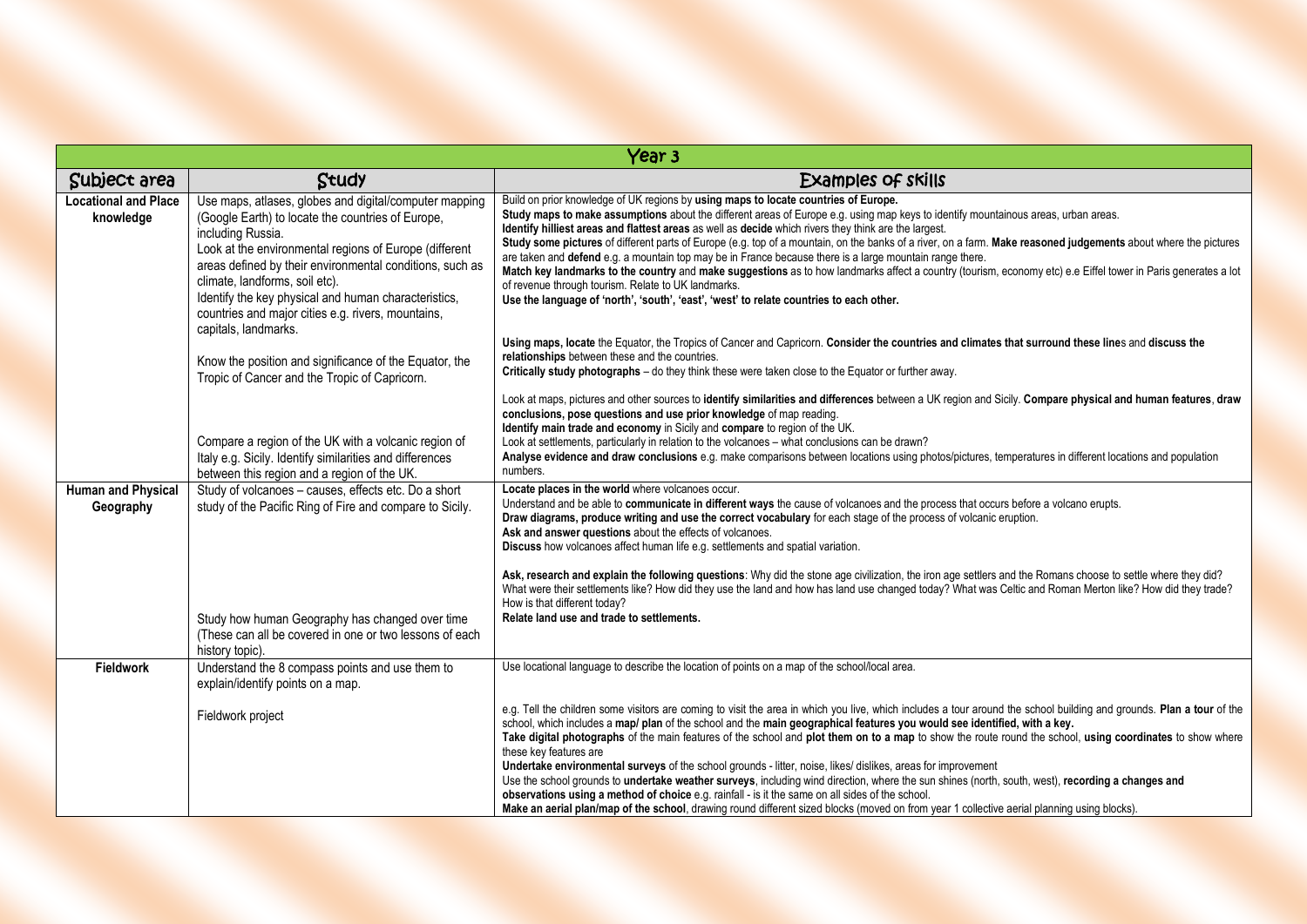|                                          | Year 4                                                                                                                                                                                                                                                                                                                                                                                                                                                                                                                                                                                                                                                                                                                                                                              |                                                                                                                                                                                                                                                                                                                                                                                                                                                                                                                                                                                                                                                                                                                                                                                                                                                                                                                                                                                                                                                                                                                                                                                                                                                                                                                                                                                                                                                                                                                                                                                                                                                                                                                                                                                                                                                                                                                                                          |  |
|------------------------------------------|-------------------------------------------------------------------------------------------------------------------------------------------------------------------------------------------------------------------------------------------------------------------------------------------------------------------------------------------------------------------------------------------------------------------------------------------------------------------------------------------------------------------------------------------------------------------------------------------------------------------------------------------------------------------------------------------------------------------------------------------------------------------------------------|----------------------------------------------------------------------------------------------------------------------------------------------------------------------------------------------------------------------------------------------------------------------------------------------------------------------------------------------------------------------------------------------------------------------------------------------------------------------------------------------------------------------------------------------------------------------------------------------------------------------------------------------------------------------------------------------------------------------------------------------------------------------------------------------------------------------------------------------------------------------------------------------------------------------------------------------------------------------------------------------------------------------------------------------------------------------------------------------------------------------------------------------------------------------------------------------------------------------------------------------------------------------------------------------------------------------------------------------------------------------------------------------------------------------------------------------------------------------------------------------------------------------------------------------------------------------------------------------------------------------------------------------------------------------------------------------------------------------------------------------------------------------------------------------------------------------------------------------------------------------------------------------------------------------------------------------------------|--|
| Subject area                             | Study                                                                                                                                                                                                                                                                                                                                                                                                                                                                                                                                                                                                                                                                                                                                                                               | Examples of skills                                                                                                                                                                                                                                                                                                                                                                                                                                                                                                                                                                                                                                                                                                                                                                                                                                                                                                                                                                                                                                                                                                                                                                                                                                                                                                                                                                                                                                                                                                                                                                                                                                                                                                                                                                                                                                                                                                                                       |  |
| <b>Locational and Place</b><br>knowledge | Understand the difference between the Northern and Southern<br>hemisphere.                                                                                                                                                                                                                                                                                                                                                                                                                                                                                                                                                                                                                                                                                                          | <b>Identify</b> the different hemispheres on a map.<br>Use the compass points N, NE, E, SE, S, SW, W, NW to direct and locate using a compass.<br>Locate and label different countries/continents in the Northern and Southern hemispehere.<br>Raise questions about the different hemispheres and make predictions on how they think life will be different in the two hemispheres.                                                                                                                                                                                                                                                                                                                                                                                                                                                                                                                                                                                                                                                                                                                                                                                                                                                                                                                                                                                                                                                                                                                                                                                                                                                                                                                                                                                                                                                                                                                                                                     |  |
|                                          | Understand the term 'climate zones' and identify some differing<br>ones. Touch upon global warming and its implications.                                                                                                                                                                                                                                                                                                                                                                                                                                                                                                                                                                                                                                                            | Use and explain the term 'climate zone'.<br><b>Identify</b> the different climate zones.<br>Ask questions and find out what affects the climate.<br>Use maps to identify different climate zones.<br>Discuss and compare the climate zones of the UK and relate this knowledge to the weather in the local area.<br>Children to ask questions about global warming.<br>Discover the cause of global warming and research the implications.<br>Reach reasoned and informed solutions and discuss the consequences for the future.<br><b>Identify changes</b> to be made in own lives in response to this.                                                                                                                                                                                                                                                                                                                                                                                                                                                                                                                                                                                                                                                                                                                                                                                                                                                                                                                                                                                                                                                                                                                                                                                                                                                                                                                                                 |  |
|                                          | A focus on biomes: A biome is a large region of Earth that has a<br>certain climate and certain types of living things. The main types<br>are: Tundra, Desert, Grassland, Tropical Rain Forest.<br>Identify where some of these are on the world map.<br>Focus in particular on the biomes of Antarctica and on the Amazon<br>rainforest (covered within existing topics).<br>Whilst studying the Amazon and Antarctica, make comparisons with<br>the UK.<br>Whilst studying Antarctica, look briefly at physical Geography<br>around glaciers.<br>While studying the Amazon rainforest, spend two lessons using<br>maps, atlases, globes and digital/computer mapping (Google Earth)<br>to locate the countries, mountain ranges, capitals, rivers and<br>oceans of South America. | Understand the term 'biome'.<br>Use knowledge of this term to make suggestions for places in the world which may be biomes.<br>Once the children are aware that the main types are tundra, desert, grassland and rain forest, children to use maps to locate areas they think may be<br>biomes e.g. very green areas could be rainforests, flat pale ones could be deserts etc. Defend reasoning using knowledge of maps.<br>Focus on Amazon rainforest – identify the climate, the habitats, the plant and animal types and how people live in the rainforest. Study life in the<br>Amazon rainforest through primary sources – recounts/photographs, and ask questions, make comparisons to life in the UK and consider how<br>life in the UK may be similar.<br>Discuss how the rainforest may be linked to us e.g. trade.<br>Locate other rainforests using Google earth and maps, identifying patterns in their location.<br>Whilst studying Antarctica, use photographic evidence to raise questions about the climate and living conditions there. Make assumptions based<br>on images/videos/Google Earth searches about life there and the animals which may survive in those conditions.<br>Make comparisons between this biome and others, discussing with classmates the similarities as well as the differences.<br>Select items required to survive in Antarctic conditions.<br>Develop informed opinions about global warming in relation to the Antarctic and develop reasoned arguments about our role on the planet.<br>Linked to Science, study photographs of Antarctic animals and reflect on how the animals are adapted to the conditions.<br>Design interesting and relevant studies that may be carried out in Antarctica.<br>Compare life in Antarctica with life in the UK. Chn present their views in a variety of ways (diary, report etc) on what the think life in Antarctica is<br>like. Read real accounts and compare. |  |
|                                          |                                                                                                                                                                                                                                                                                                                                                                                                                                                                                                                                                                                                                                                                                                                                                                                     | Use maps, globes and Google Earth to identify the continent of South America. Looking at a map of climate zones, children to use prior knowledge<br>of the world to identify the climate they think may exist in different parts of South America.<br>Identify and mark on a map the different countries of South America.<br>Identify the major cities and consider how they differ to other regions in the country.<br>Looking at photographs, children to compare and contrast two differing regions e.g. rich/poor Brazil, hilly/icy Argentina.<br>Using photographs, children to <b>make connections</b> between South America and the UK.<br>Locate the mountain ranges, rivers and oceans.<br>Consider how the location of these geographical features has shaped life. Refer to UK e.g. London and the Thames/Lake District.<br>Understand how geographical features are marked on a map. Using this knowledge, children to study world maps to identify other major cities,<br>hilly areas, rivers etc.                                                                                                                                                                                                                                                                                                                                                                                                                                                                                                                                                                                                                                                                                                                                                                                                                                                                                                                                         |  |
|                                          |                                                                                                                                                                                                                                                                                                                                                                                                                                                                                                                                                                                                                                                                                                                                                                                     | Ask geographical questions e.g. Are there any links? (big cities near rivers, less populated areas near hilly ones etc).                                                                                                                                                                                                                                                                                                                                                                                                                                                                                                                                                                                                                                                                                                                                                                                                                                                                                                                                                                                                                                                                                                                                                                                                                                                                                                                                                                                                                                                                                                                                                                                                                                                                                                                                                                                                                                 |  |
| <b>Human and Physical</b><br>Geography   | Whilst studying history, Why did the Anglo Saxons and the Vikings<br>choose to settle where they did? What were their settlements like?                                                                                                                                                                                                                                                                                                                                                                                                                                                                                                                                                                                                                                             | Look at pictures and labeled diagrams of different historical settlements over time.<br>Produce own pictures and labeled diagrams.                                                                                                                                                                                                                                                                                                                                                                                                                                                                                                                                                                                                                                                                                                                                                                                                                                                                                                                                                                                                                                                                                                                                                                                                                                                                                                                                                                                                                                                                                                                                                                                                                                                                                                                                                                                                                       |  |
|                                          | How did they use the land and how has land use changed today?                                                                                                                                                                                                                                                                                                                                                                                                                                                                                                                                                                                                                                                                                                                       | Ask and answer questions through own knowledge and self-conducted research: What resources were used? Why were they                                                                                                                                                                                                                                                                                                                                                                                                                                                                                                                                                                                                                                                                                                                                                                                                                                                                                                                                                                                                                                                                                                                                                                                                                                                                                                                                                                                                                                                                                                                                                                                                                                                                                                                                                                                                                                      |  |
|                                          | What was Anglo Saxon Merton like? How did they trade? How is                                                                                                                                                                                                                                                                                                                                                                                                                                                                                                                                                                                                                                                                                                                        | used? Why were their settlements so different? What tools were available? What was the purpose of the settlements?                                                                                                                                                                                                                                                                                                                                                                                                                                                                                                                                                                                                                                                                                                                                                                                                                                                                                                                                                                                                                                                                                                                                                                                                                                                                                                                                                                                                                                                                                                                                                                                                                                                                                                                                                                                                                                       |  |
|                                          | that different today?                                                                                                                                                                                                                                                                                                                                                                                                                                                                                                                                                                                                                                                                                                                                                               | Study maps of Anglo Saxon and Roman settlements. Draw conclusions about the location of the settlements based on prior                                                                                                                                                                                                                                                                                                                                                                                                                                                                                                                                                                                                                                                                                                                                                                                                                                                                                                                                                                                                                                                                                                                                                                                                                                                                                                                                                                                                                                                                                                                                                                                                                                                                                                                                                                                                                                   |  |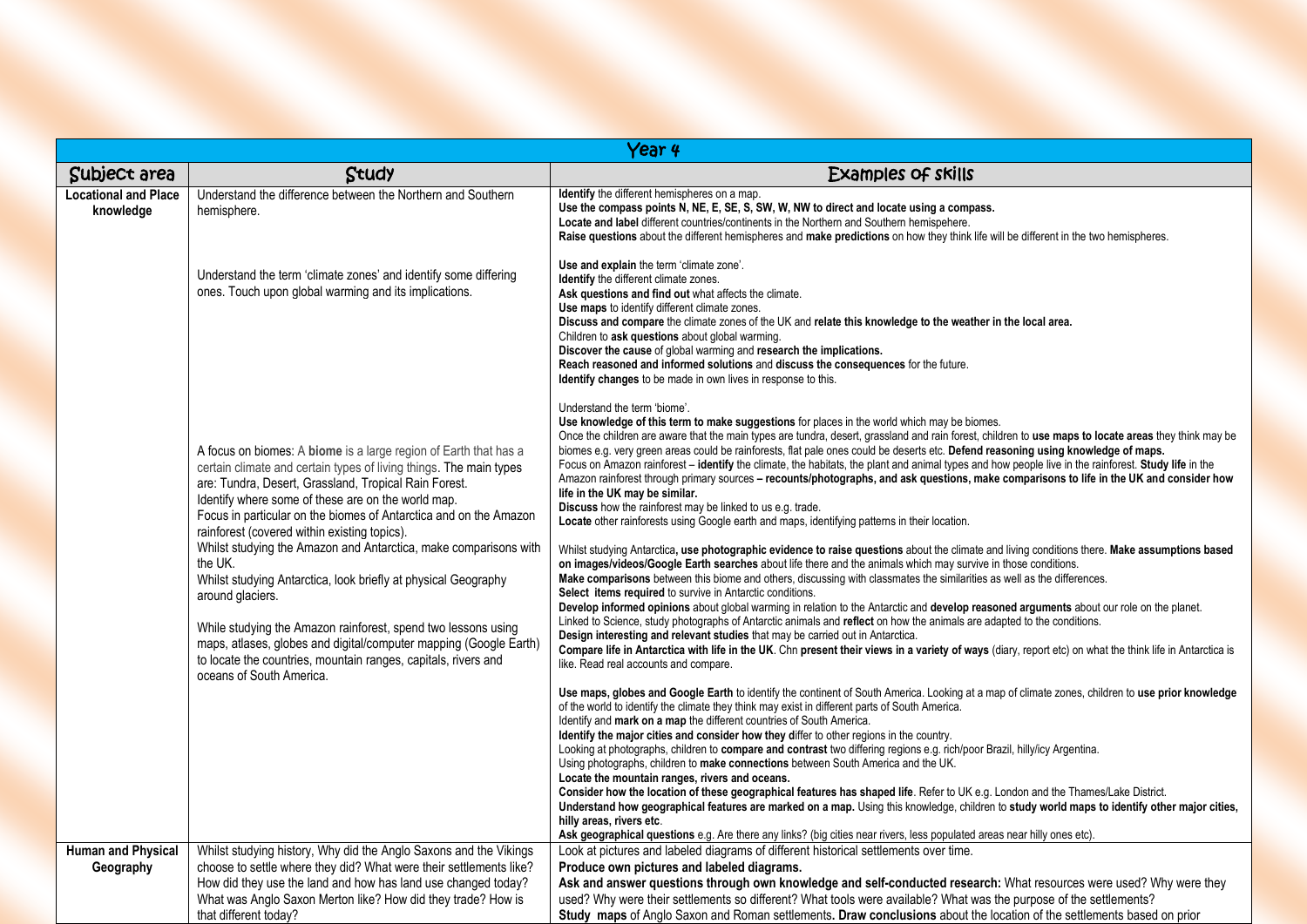|                  |                                                                                           | knowledge. Compare with current maps and make suggestions about change.                                                      |
|------------------|-------------------------------------------------------------------------------------------|------------------------------------------------------------------------------------------------------------------------------|
|                  |                                                                                           | Study how land in the local area was used during the historical periods studied. Look at land use in the same area today and |
|                  |                                                                                           | consider how and why this has changed.                                                                                       |
|                  |                                                                                           | Identify main economies in the immediate area. Compare with trade in the past. Why has this changed.                         |
| <b>Fieldwork</b> | Children begin to experiment with and understand 4 figure grid references                 | <b>Design questions and studies</b> to conduct in the local area.                                                            |
|                  | on maps.                                                                                  | Identify local features on a map and begin to experiment with four figure grid references, using them to locate and describe |
|                  | Fieldwork study - 2 weeks                                                                 | local features.                                                                                                              |
|                  | e.g. Survey the use of land in the immediate locality of the school e.g.                  | Undertake surveys.                                                                                                           |
|                  | local high street, walking distance area, using the following                             | <b>Conduct investigations.</b>                                                                                               |
|                  | classifications:                                                                          | <b>Classify buildings.</b>                                                                                                   |
|                  | Residential: houses, flats, hotels, hostels                                               | Use recognised symbols to mark out local areas of interest on own maps.                                                      |
|                  | Retail: food, clothing, footwear, sports, toys, furniture, etc                            | Choose effective recording and presentation methods e.g. tables to collect data.                                             |
|                  | Professional/ Commercial: solicitors, banks, building societies,                          | Present data in an appropriate way using keys to make data clear.                                                            |
|                  | company offices etc                                                                       | Draw conclusions from the data.                                                                                              |
|                  | Industrial and Storage: machine tools, engineering, factories,                            |                                                                                                                              |
|                  | warehouses<br>Entertainment/ Leisure: theatres and cinemas, public houses,                |                                                                                                                              |
|                  | restaurants, cafes                                                                        |                                                                                                                              |
|                  | Public Authorities: local government offices, police, libraries,                          |                                                                                                                              |
|                  | hospitals, churches, chapels, schools                                                     |                                                                                                                              |
|                  | Other: vacant property, car parking, open spaces, development sites                       |                                                                                                                              |
|                  | Compare the land-use in the area chosen with old maps and                                 |                                                                                                                              |
|                  | photographs of the same area to examine how the land-use has                              |                                                                                                                              |
|                  | changed over time. Investigate why the land-use has changed                               |                                                                                                                              |
|                  | Undertake a survey of buildings and materials                                             |                                                                                                                              |
|                  | Investigate what jobs people do within and beyond the school, in the                      |                                                                                                                              |
|                  | local area. Sort them into categories and investigate where and how                       |                                                                                                                              |
|                  | far people travel to work<br>Compare shops in the local area with the nearest city centre |                                                                                                                              |
|                  | Interview/ question people who use the shops about the services/                          |                                                                                                                              |
|                  | types of shop provided/shopping habits                                                    |                                                                                                                              |
|                  |                                                                                           |                                                                                                                              |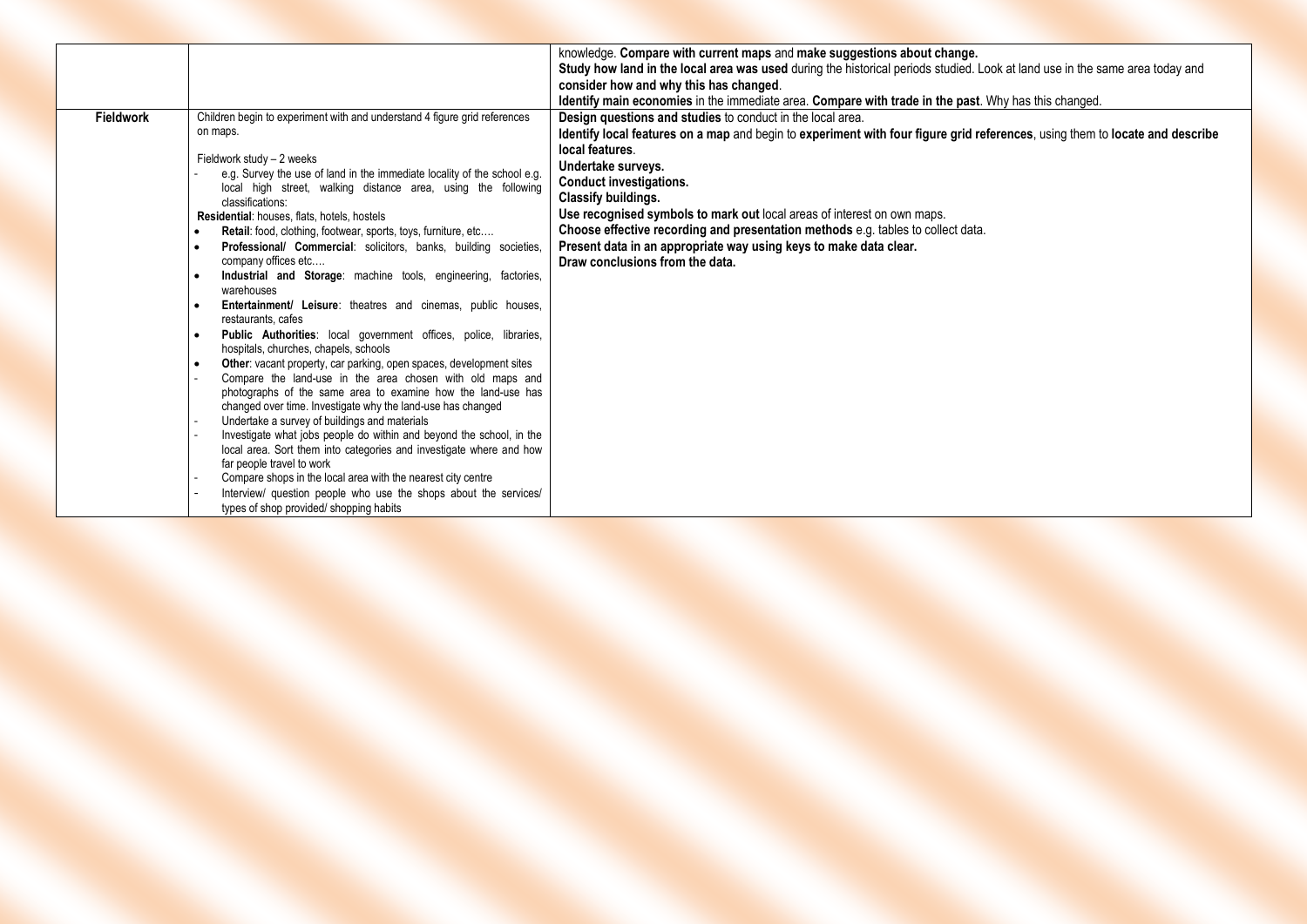| Year <sub>5</sub>                        |                                                                                                                                                                                                                                                                                                                                                                                                                                                                  |                                                                                                                                                                                                                                                                                                                                                                                                                                                                                                                                                                                                                                                                                                                                          |
|------------------------------------------|------------------------------------------------------------------------------------------------------------------------------------------------------------------------------------------------------------------------------------------------------------------------------------------------------------------------------------------------------------------------------------------------------------------------------------------------------------------|------------------------------------------------------------------------------------------------------------------------------------------------------------------------------------------------------------------------------------------------------------------------------------------------------------------------------------------------------------------------------------------------------------------------------------------------------------------------------------------------------------------------------------------------------------------------------------------------------------------------------------------------------------------------------------------------------------------------------------------|
| Subject area                             | Study                                                                                                                                                                                                                                                                                                                                                                                                                                                            | <b>Examples of skills</b>                                                                                                                                                                                                                                                                                                                                                                                                                                                                                                                                                                                                                                                                                                                |
| <b>Locational and Place</b><br>knowledge | Use maps, atlases, globes and digital/computer mapping (Google Earth) to<br>locate the countries of Africa.<br>Use 4 figure grid references to read maps.<br>Make connections between the Equator and the tropics and Africa.<br>Identify largest urban areas in Africa and the deserts/plains etc.<br>Compare 2 different regions in Africa, rural/urban.<br>In Science, when looking at night and day, look at the Prime/Greenwich Meridian<br>and time zones. | Confidently use maps, globes and Google Earth.<br>Use atlases/maps to describe and locate places using 4 figure grid references.<br>Locate the Equator on a map, atlas and globe and draw conclusions about the climates of countries on the Equator and on the tropics.<br>Locate largest urban areas on a map and use geographical symbols e.g. contours to identify flattest and hilliest areas of the continent.<br>Ask questions e.g. what is this landscape like? What is life like there?<br>Study photos/pictures/maps to make comparisons between locations.<br>Identify and explain different views of people including themselves.                                                                                            |
|                                          | Depth study of the UK:<br>Environmental regions, key physical and human characteristics, major cities and<br>national parks. Look at counties, hills, mountains, coasts. Choose 3 key areas of<br>the UK and look at how land use has changed over time.                                                                                                                                                                                                         | Use maps to locate features of the UK e.g. rivers, mountains, large cities.<br>Explain and defend which are physical and which are human features.<br>Label counties, cities, mountains and rivers.<br>Study photographs and maps of 3 different locations in the UK. Ask Geographical questions e.g. How was the land used in the past? How<br>has it changed? What made it change? How may it continue to change?                                                                                                                                                                                                                                                                                                                      |
| <b>Human and Physical</b><br>Geography   | Rivers and the water cycle including transpiration<br>Human geography including trade between UK and Europe and ROW.<br>Fair/unfair distribution of resources (Fairtrade).                                                                                                                                                                                                                                                                                       | Use the language of rivers e.g. erosion, depositation, transportation.<br>Explain and present the process of rivers.<br>Compare how river use has changed over time and research the impact on trade in history.<br>Research and discuss how water affects the environment, settlement, environmental change and sustainability.<br><b>Identify trade links</b> around the world based on a few chosen items e.g. coffee, chocolate, bananas.<br>Discover where food comes from.<br>Discuss and debate fair trade.<br>Investigate the facts and join in a reasoned discussion.<br>Generate solutions and promote ethically sound trade.<br>Study maps and pictures of Victorian Merton. Compare and contrast photos and maps from today. |
|                                          | During the Victorian times, how was the land used, what was the main economy<br>in Merton and what were the trade links? How does this compare to today?                                                                                                                                                                                                                                                                                                         | Discuss land use and draw conclusions about the reasons for this based on the human inhabitants and changing needs.<br>Explain and present the differences between Victorian Merton and present day Merton.<br>Reflect on the impact trade has on an area and generate ideas for cause and effect.                                                                                                                                                                                                                                                                                                                                                                                                                                       |
| Fieldwork                                | When studying both Victorians and rivers, walk down to the River Wandle. Talk<br>about the trade route that this used to be. Children to make field<br>notes/observational notes about the land there to be discussed at school when<br>talking about the features of rivers. Children to take photos to support their notes.<br>Look at the land use their now and compare this to how it would have been<br>during Victorian times.                            | Look for evidence of past river use by visiting the location.<br>Make field notes/observational notes about land features.<br>Visit a river, locate and explain the features.<br>Take photographs to support findings e.g showing different transport used in the area today which would not have been used during Victorian<br>times.<br>Study pictures of the river in Victorian times and compare and contrast.<br>Select a method to present the differences in transport in the area today.<br>Record measurement of river width/depth.                                                                                                                                                                                             |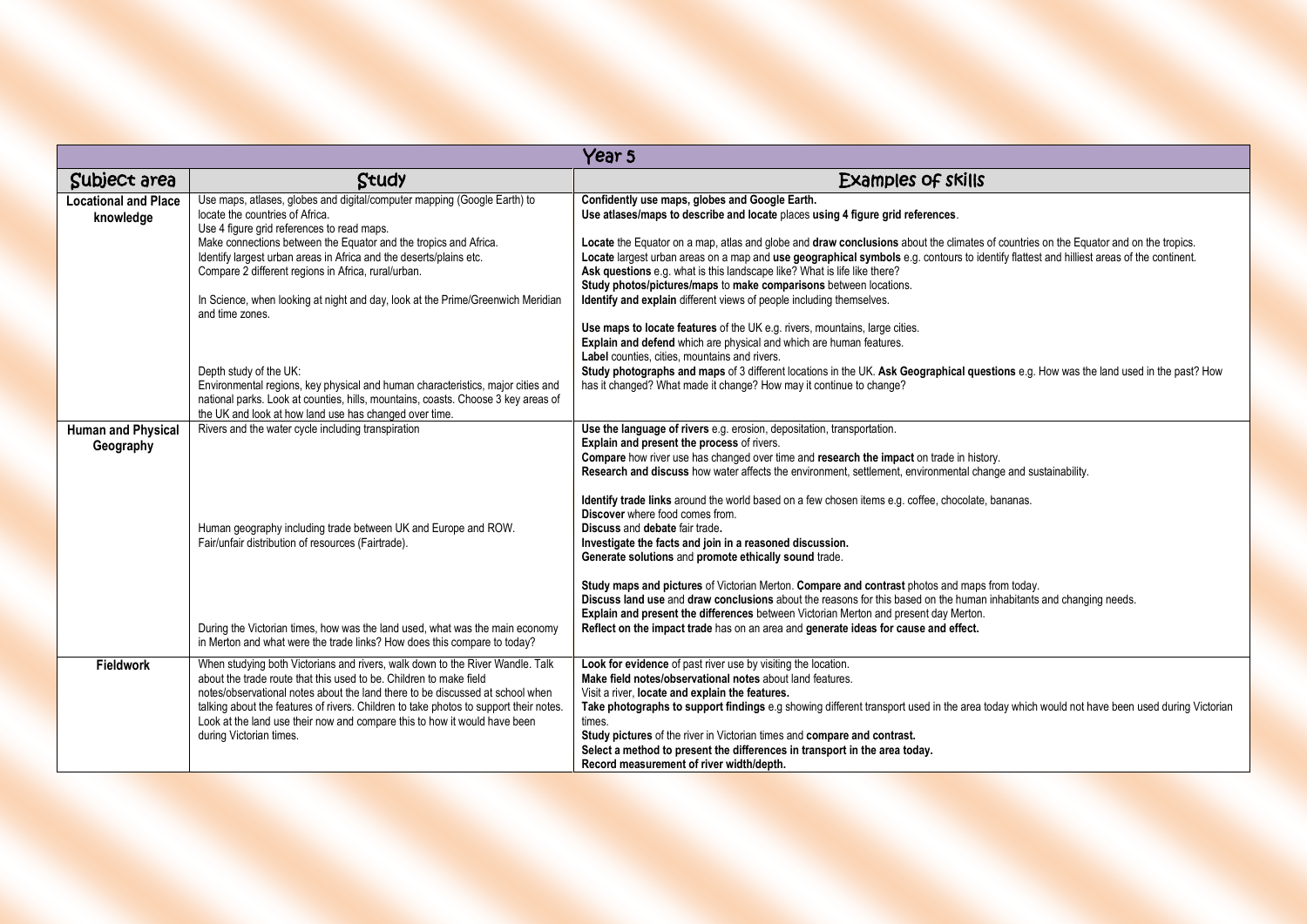|                                          |                                                                                                                                                                                                                    | Year <sub>6</sub>                                                                                                                                                                                                                                                                                                                                                                                                                                                                                                                                                                                                                                                                                                                                                                                                                                                                                                                       |
|------------------------------------------|--------------------------------------------------------------------------------------------------------------------------------------------------------------------------------------------------------------------|-----------------------------------------------------------------------------------------------------------------------------------------------------------------------------------------------------------------------------------------------------------------------------------------------------------------------------------------------------------------------------------------------------------------------------------------------------------------------------------------------------------------------------------------------------------------------------------------------------------------------------------------------------------------------------------------------------------------------------------------------------------------------------------------------------------------------------------------------------------------------------------------------------------------------------------------|
| Subject area                             | Study                                                                                                                                                                                                              | <b>Examples of skills</b>                                                                                                                                                                                                                                                                                                                                                                                                                                                                                                                                                                                                                                                                                                                                                                                                                                                                                                               |
| <b>Locational and Place</b><br>knowledge | 6 figure grid references.<br>Name and locate the key topographical features<br>including coast, features of erosion, hills, mountains and<br>rivers. Understand how these features have changed<br>over time.      | Use 6 figure grid references to identify countries and cities in the world, the main mountain ranges and the longest rivers.<br>Understand how these features may have changed over time.<br>Select the most appropriate map for different purposes e.g atlas to find a country, Google Earth to find a village.                                                                                                                                                                                                                                                                                                                                                                                                                                                                                                                                                                                                                        |
|                                          | On a world map locate the main countries in Africa, Asia<br>and Australasia/Oceania. Identify their main<br>environmental regions, key physical and human                                                          | Explain the climates of given countries in the world and relate this to knowledge of the hemispheres, the Equator and the Tropics.<br>Locate the major cities of the world and draw conclusions as to their similarities and differences.<br>Use maps to identify longitude and latitude.                                                                                                                                                                                                                                                                                                                                                                                                                                                                                                                                                                                                                                               |
|                                          | characteristics, and major cities.<br>Children to be able to identify main capital cities/oceans<br>etc.                                                                                                           | Study maps of the USA to identify environmental regions. Compare and contrast these regions.<br>Locate the key physical and human characteristics. Relate these features to the locality e.g. population sizes near tourist<br>landmarks/rivers, transport links to mountains.                                                                                                                                                                                                                                                                                                                                                                                                                                                                                                                                                                                                                                                          |
|                                          | Understand the significance of Latitude and longitude.<br>Study of North America<br>-Environmental regions, key physical and human<br>characteristics. Major cities, mountain ranges, rivers,<br>lakes, landmarks. | Locate all the man made features in the USA e.g. Statue of Liberty, Golden Gate Bridge, Grand Canyon, Yosemite National Park,<br>The White House etc. and relate to UK landmarks. Reflect on the importance and value of the tourism industry in these areas.                                                                                                                                                                                                                                                                                                                                                                                                                                                                                                                                                                                                                                                                           |
| <b>Human and Physical</b><br>Geography   | Earthquakes/natural disasters - floods, tsunamis                                                                                                                                                                   | Describe and explain the processes that cause natural disasters.<br>Draw conclusions about the impact of natural disasters through the study of photographs, population numbers and other primary<br>sources.                                                                                                                                                                                                                                                                                                                                                                                                                                                                                                                                                                                                                                                                                                                           |
|                                          | Study of Gateshead land and settlements during<br>Industrial Revolution compared to modern day.                                                                                                                    | Study photographs, aerial photographs and maps of Victorian Gateshead and present day.<br>Compare maps and aerial photographs.<br>Make comparisons and reflect on the reasons for the differences.<br>Study population numbers throughout the course of Industrial Revolution and reflect on the reasons for changes.<br>Study pictures of land use during these three periods. Draw conclusions and develop informed reasons for the changes.<br>Study one key building in the locality during the three periods (e.g. hospital) and reflect on the changes.<br>Look at maps on different scales and calculate scales on own maps.                                                                                                                                                                                                                                                                                                     |
|                                          | British Trade.                                                                                                                                                                                                     | Research and present Britain's export trade.<br>Ask and answer the following geographical questions: What are our main export businesses? Which countries do we trade with<br>most? What may be the reasons for this?                                                                                                                                                                                                                                                                                                                                                                                                                                                                                                                                                                                                                                                                                                                   |
|                                          | Distribution of natural resources.                                                                                                                                                                                 | Why do we need to import from elsewhere? Where does Britain lead industry? Where does it not? What conclusions can be drawn?                                                                                                                                                                                                                                                                                                                                                                                                                                                                                                                                                                                                                                                                                                                                                                                                            |
| Fieldwork                                | Fieldwork/traffic study                                                                                                                                                                                            | Undertake a traffic survey of the local main road - tally counting, types of vehicle observed, comparing the traffic flow<br>$\bullet$<br>at different times of the day, parking problems, varying needs of different high street users - shopkeepers, children,<br>senior citizens, businesses<br>Collate the data collected and record it using data handling software to produce graphs and charts of the results.<br>Ask Geographical questions e.g. how is traffic controlled? What are the main problems?<br>Undertake a street/ noise survey of the local road/ high street<br>Undertake a general survey of the local road/ high street:<br>Form and develop opinions e.g. Do the pupils like/ dislike the road/ street<br>Compare road with another busier/ quieter street/ road<br>$\bullet$<br>Make suggestions and reflect on own beliefs. Which street/ road do the pupils prefer? What changes/ improvements<br>$\bullet$ |